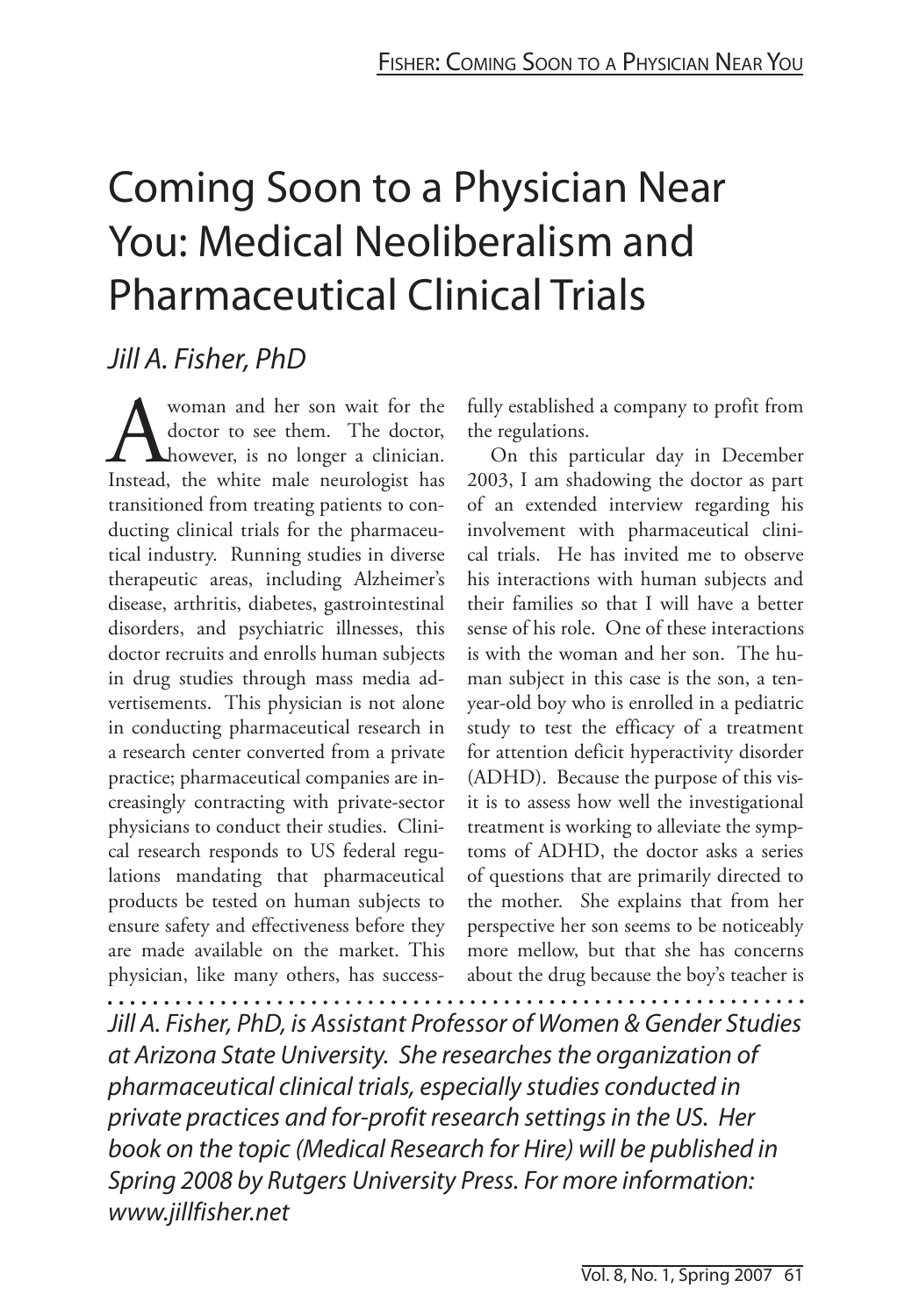#### IN FOCUS

still complaining about his disruptive behavior in the classroom.

While the teacher's impressions of the boy's behavior could be construed as anecdotal or incidental to the clinical trial, they are of primary concern to the woman. This working-class family has no health insurance, so standard medical care is not an option for the woman to address her son's disruptive behavior in the classroom. Under pressure from her son's teacher, the woman has turned to a clinical trial as a means both to provide some sort of treatment for her son and to prove to the teacher her own commitment to addressing the problem.

The situation of neither the physician nor the woman and her son is unique. In the past two decades, the pharmaceutical industry has reorganized the clinical testing of its products. Currently, about 75% of studies in the US are conducted in the private sector by non-academic physicians who recruit their own patients or local community members into the drug studies.<sup>1</sup> Over 60,000 of these studies take place in the US each year, accounting for 75% of the 80,000 clinical trials conducted worldwide,2 at a recorded cost of \$34 billion in 2003.<sup>3</sup> To execute these studies, more than 50,000 US physicians registered with the Food and Drug Administration (FDA) as principal investigators on one or more clinical trials in  $2001.<sup>4</sup>$  As for the human subjects, 3.62 million Americans participated in clinical trials in 2003 alone.<sup>5</sup>

# **Clinical Trials as Health Care "Solutions"**

The expansion of pharmaceutical clinical trials in the private sector can be seen as addressing two problems in American health care: decreasing revenue for physicians and decreasing access to health care for patients. Physicians report diminishing income due to restrictive relationships with insurers and government agencies, ever increasing malpractice insurance premiums and inflated overhead costs to operate private practices. As a result, many physicians are attracted to pharmaceutical contract research because it is perceived as a lucrative field. These physicians are hired as investigators to conduct predefined study protocols that have been developed by scientists and project managers at pharmaceutical companies. As contract investigators, they have no input on study design, inclusion-exclusion criteria dictating which human subjects can enroll in the study, or interpretation of the study results. The participation of these physicians instead involves following the instructions of the pharmaceutical companies in administering the investigational product, collecting the required data, and monitoring the safety of human subjects. More importantly, participating physicians have the right combination of financial motivations and access to patients to make contract research an excellent arrangement for themselves and for the pharmaceutical industry. Thus, clinical research can no longer be said to be the domain of elite academic physicians, but rather an activity in which many private practice physicians routinely engage.

Pharmaceutical clinical trials also serve to fill the health care gap in the US by providing limited medical access to individuals who have no or inadequate health insurance. Clinical trials are frequently marketed to the general public as a way to obtain "free" doctors' visits, diagnos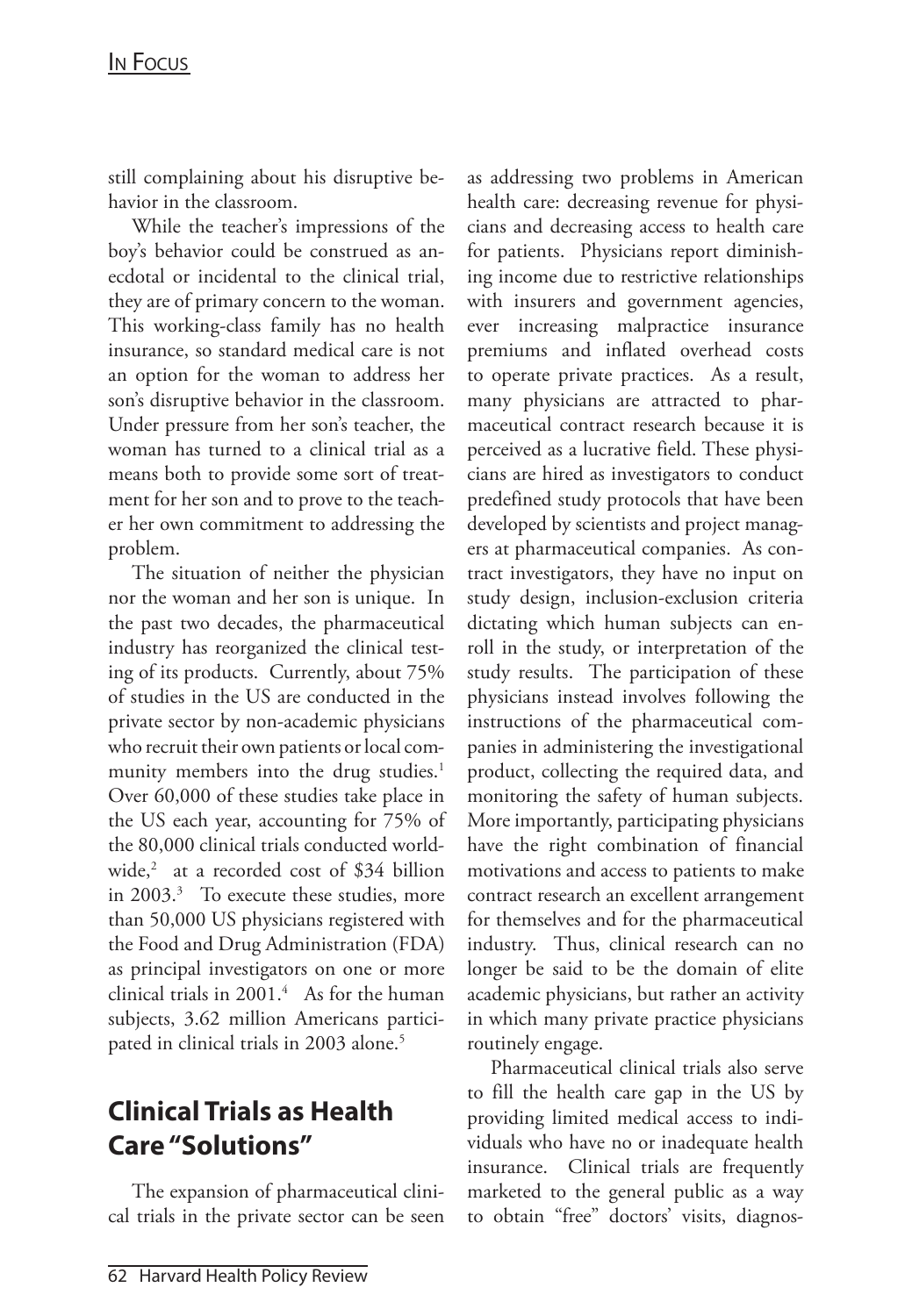tic tests, and medications. Not only do clinical trials promise access to the medical establishment, they also commonly offer stipends to encourage human subjects' participation. On one hand, pharmaceutical clinical trials can be seen as a service for individuals who have health problems but no other means of getting treatment or for individuals who desire to supplement their incomes. On the other, pharmaceutical clinical trials can be seen as exacerbating and profiting from existing social and economic inequalities. The US, with its growing number of uninsured citizens and individuals and families living in poverty, provides fertile ground for recruitment of subjects into drug studies. Although clinical trials provide them with temporary access to medical treatments that they might need, these groups disproportionately bear the burden of risk associated with clinical testing of investigational products and are the most unlikely to benefit long-term from advances in pharmaceutical medicine.

The high prevalence of uninsured Americans in clinical trials is a trend of which most individuals working in the pharmaceutical and clinical trials industries are well aware. Outside of these industries, it is a phenomenon rarely discussed. For instance, there are very few scholarly or popular press publications that focus on the ethics of enrolling the uninsured in clinical trials.6,7 The lack of attention to the extent of uninsured Americans' contributions to clinical research may have two causes. First, no federal agency currently requires that data be collected about the insurance status of subjects participating in clinical trials. One research team, however, that collected data on the insurance status of their participants found that uninsured

individuals were seven times more likely than those with insurance to enroll in their heart studies. Other research teams have strategically recruited uninsured populations to fill studies.<sup>8</sup> For example, a group of researchers found that through the process of direct solicitation, 96% of recruited Latino immigrants – a segment of the US population that tends to have the least access to health care – agreed to participate in their cancer control studies.<sup>9</sup>

A second factor contributing to low levels of awareness regarding the participation of uninsured Americans in clinical trials could be that they participate in clinical trials other than those that usually attract the most public attention. The bulk of popular press coverage of medical research focuses on cancer or HIV/AIDS clinical trials. Cancer studies, in particular, attract a different demographic of participants than do clinical trials for other illnesses that are not fatal or those that already have treatments available on the market. In fact, some evidence suggests that because cancer studies are likely to share costs with insurance companies, Americans without insurance may actually be excluded from participating in those clinical trials.<sup>10</sup> If more public attention turned to clinical trials for chronic – yet, by and large, treatable – conditions such as insomnia, depression, allergies, and weight loss, a different portrait of human subjects would emerge. In other words, what is invisible to most Americans is that the clinical testing of prescription drugs is conducted on uninsured individuals who then lose access to those treatments when they are made available on the market.

Discussions concerning the ethics of clinical trials should be grounded within the twenty-first century context by focus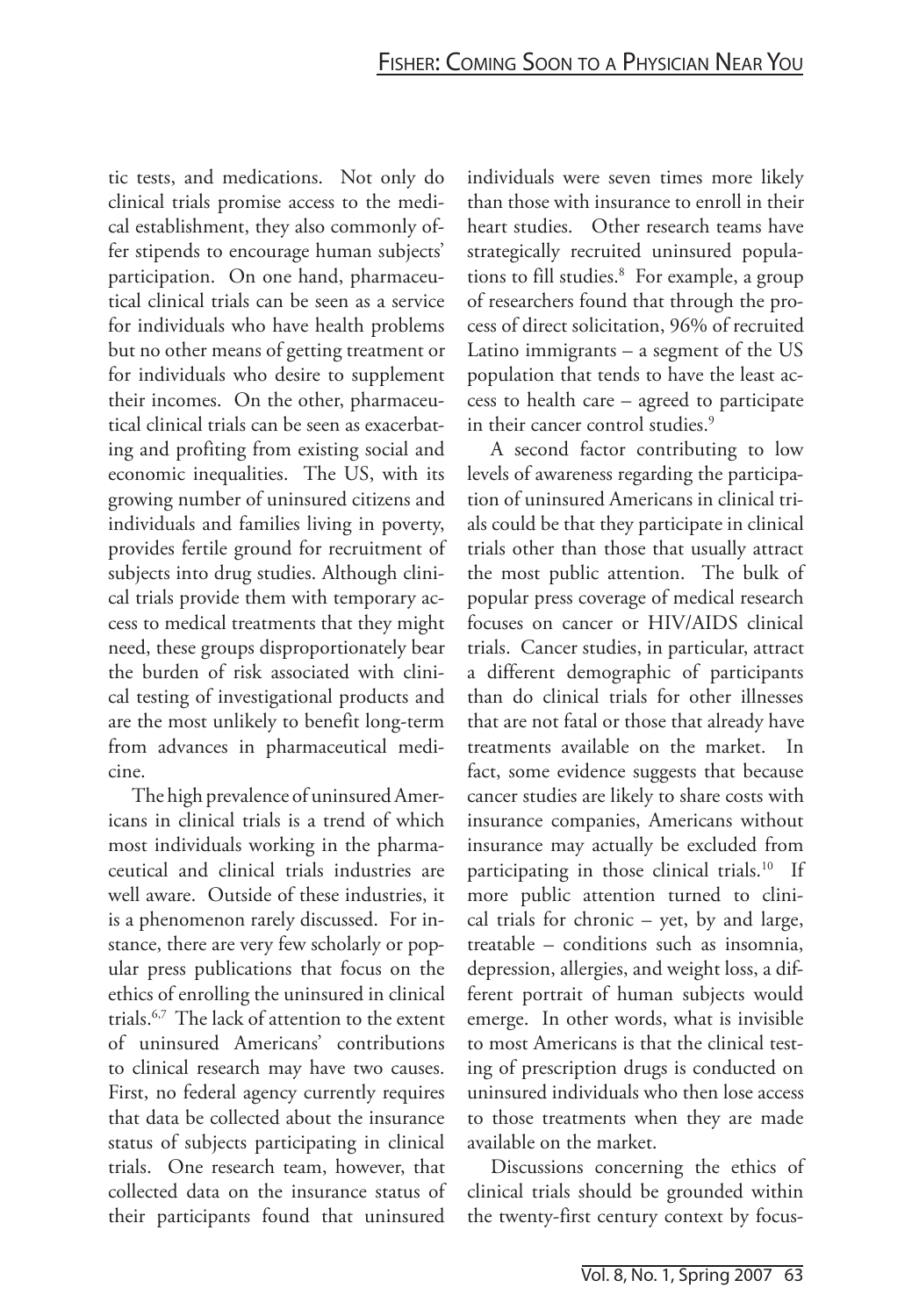ing on the pharmaceutical industry and the participation of private-sector physicians and members of local communities in human subjects research. In order to be relevant to policymakers as they grapple with finding ways to better protect research participants, approaches to the regulation of human subjects research must attend to the social and economic inequalities embedded in the research enterprise and the broader political economy. Specifically, more attention must be given to one important – and often overlooked – characteristic of the political economy in the US: the trend toward the neoliberalization of health care.

## **Medical Neoliberalism**

 The term neoliberalism has been used to describe the mode of late twentieth and early twenty-first century governance emphasizing free markets and free trade. Neoliberalism refers to a variation on liberalism as a political philosophy, not popular uses of the term "Liberal" in the US. In fact, neoliberalism is generally associated with the political and economic agendas of conservatives labeled as "Neo-cons." Although the focus of neoliberal economic policies tends to be international in scope (advocating for globalization and international divisions of labor), neoliberalism affects domestic policies just as dramatically. Neoliberal policies on the national level are manifested in state cutbacks in social goods through the privatization of those functions and the ongoing deregulation of the private sector. An interesting aspect of neoliberalism is that as the state transfers responsibility to its citizens to provide for themselves, it simultaneously increases the

amount of monitoring of citizens' actions.

Within the US, evidence of neoliberalism can be found in policies surrounding welfare<sup>11</sup> and the welfare state's surveillance of the poor,  $12,13$  education<sup>14</sup> and social security.15 Regardless of the domain of public life, however, neoliberal governance has been the recipient of political spin so that these policies are being framed as in the best interest of the citizenry.<sup>16</sup> For example, the rhetoric of neoliberalism extols the simultaneous benefits that will come to the recipients and the providers of privatized services, stressing the increased efficiency for beneficiaries and the profitability of these systems for private companies. The resulting cultural logic of neoliberalism is articulated in a variety of ways with the same message at its core: what is good for industry must be good for America. What counts as "America," however, is rarely unpacked. This rhetoric obscures the social burdens placed on American citizens and others by focusing on an economy over which average citizens can make few or no claims. In other words, neoliberalism must be examined on the level of the state and its policymaking but also on the level of its differential effects on citizens depending on their social locations.

Neoliberalism extends into and has particular effects on health care in the US. To understand how the clinical testing of pharmaceutical products fits into this ideology and mode of governance, attention must be given to medical neoliberalism <sup>17,18</sup> not only as part of broader national trends toward privatized social services, but also as a cultural sensibility toward the commodification of health and wellness.19 Neoliberalism extends the commodification of health in new ways; under its governing logic, consumption is not only a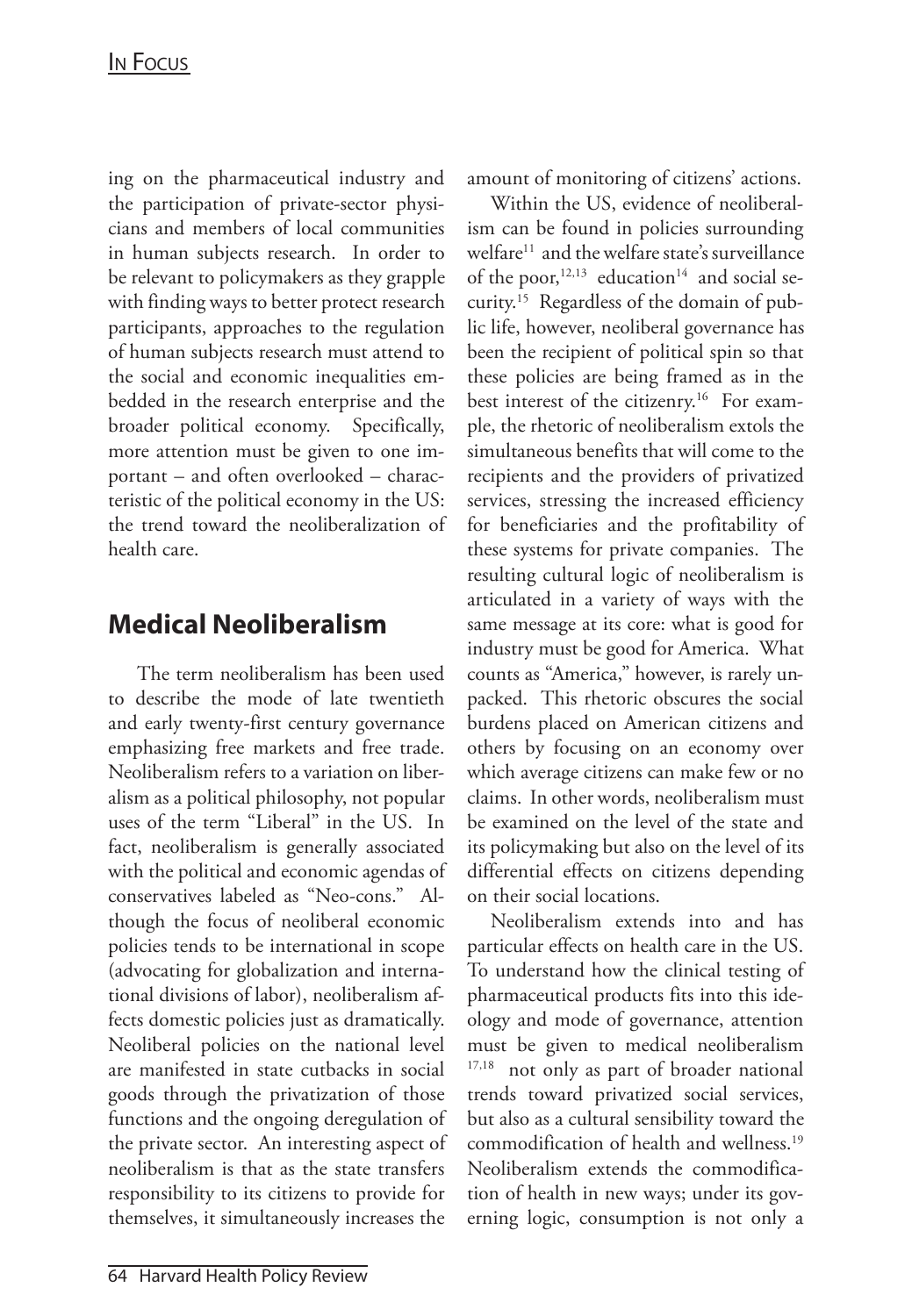right but also an obligation if one wants health care at all.

Within this expanded frame, medical neoliberalism consists of several striking features. First, on the policy level, neoliberal ideologies infuse interpretations of the limitations of the current health care system in the US. Rather than the problem being defined as the system itself, it is instead understood in terms of opportunities for choice. True to its roots in economic liberalism, American health care is defined individually, according to who is willing to pay and for what kind of care. The focus on individual choice, however, serves to obscure the ways in which health care inequalities are generated by the system itself. In other words, medical neoliberalism leads to a prioritization of choice over equity and access.

Second, on the institutional level, medical neoliberalism is characterized by a commodification of health that transforms individuals from patients to consumers.<sup>20</sup> The difference in terms is not merely semantic. This new orientation towards medicine not only emphasizes autonomy but also accountability for both patients and health care providers. Unlike patients, consumers seeking health care bear the responsibility for the choices they make – or fail to make – regarding their health. Because they are positioned as having the right to make choices about health care, consumers also have the obligation to utilize whatever products and services are available to ensure health or to treat illness and disease. This is not to say that medical professionals are not liable for malpractice claims. If anything, assessing the appropriateness of care is another burden on consumers, and malpractice suits serve as a means to make claims that the products and services they sought were not delivered as promised.

Finally, on the cultural level, through the process of making health care a commodity, medical neoliberalism also commodifies the body itself. Medical neoliberalism fragments the body by homing in on specific problem areas with or within the body to the detriment of holistic analysis.<sup>21</sup> The implication of this fragmentation is that body parts are seen in terms of the products designed to maintain, cure, or enhance them. Potential dangers of this consumerist mode of fragmentation are new perceptions of disability and the rise of "technoluxe"<sup>22</sup> and transhumanist<sup>23</sup> models of medicine in which the focus is no longer on health per se but on enhancement of the body.24

In practice, medical neoliberalism is most easily identified in two changes in health care since the 1970s: managed care and direct-to-consumer advertising. President Reagan in the US, along with Margaret Thatcher in the UK, significantly advanced neoliberalism in the 1980s by crafting federal policy in accordance with these political and economic ideologies. For example, in response to the rising cost of medicine and the interpretation of the federal Medicare system as being on the verge of crisis, Reagan ushered in the economically rational strategy of managed care to reduce government spending on health care. After its implementation, the Medicare model quickly became the dominant form of health insurance in the private sector as well.<sup>25</sup> This widespread move to reduce the costs of health care in the US was crafted as economic policy. Nonetheless, the changing structure of payment for medical services had profound effects on the culture of medicine. For example, it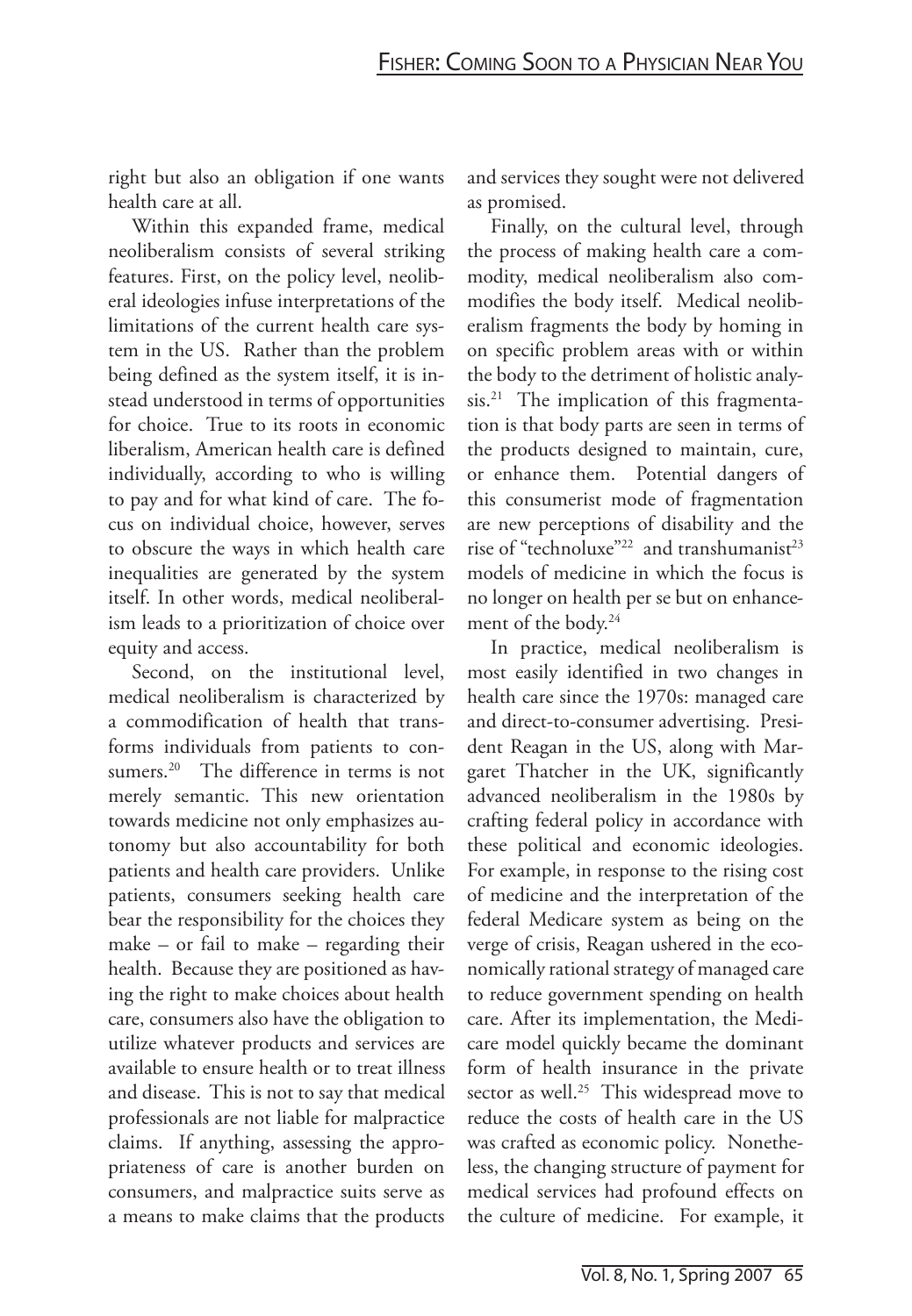can be said to have undermined the authority of physicians, who under managed care must adhere to the rules of medical diagnostics and treatments set by insurance providers.26 In addition, as a response to managed care dipping into their incomes, physicians began to invest in for-profit ancillary-care ventures to spread the reach of the products and services they could offer to patients. $27$  Ultimately, managed care played a key role in the commodification of health care. By assigning values and standards to clinical practice, medicine became less a social good and more a set of commodities to which individual patients have differential degrees of access.

In addition to managed care, another key example of US federal policy contributing to medical neoliberalism was the reinterpretation of US regulation governing the pharmaceutical industry's right to advertise its products to prospective patients. In 1997, the Food and Drug Administration (FDA) ruled that pharmaceutical companies could market their products to patients themselves through what became known as "direct-to-consumer" advertising. In large part, discourses about patient empowerment and the creation of informed consumers persuaded the FDA to allow mass media marketing campaigns.28

Importantly, the influences of the media and direct-to-consumer advertising have also imposed new constraints on the doctor-patient relationship. These changes in the politics, economics, and cultures of health care in the US have succeeded in re-centralizing power toward pharmaceutical companies and insurance providers and away from physicians. By creating new structures within which medical decision-making occurs, physicians' authority is shared or at times overshadowed by these industries. For example, due to these third-party influences, patients' perceptions of their health are shaped by targeted messages from the manufacturers of health care products.<sup>29,30</sup> Nowhere is the extent of neoliberalized medicine more apparent than in current models of treatment for psychiatric illness. In this realm, depression, anxiety, and other disorders are decreasingly located in the contextual lives of individuals with these conditions. Instead, these illnesses are frequently said to inhabit the brain and can thus be treated solely by changing the brain's chemistry rather than finding any psychosocial roots of those conditions.31,32

Patients as consumers have embraced the neoliberal logics of health care so that they too see illness in reductionist terms and seek pharmaceuticals as targeted magic bullets. This orientation toward health and medicine has been referred to as the pharmaceuticalization of health care,33,34 in which the conditions of health and illness are ever more cast in terms of products that can be purchased by healthengaged consumers.35 A medical system that revolves around pharmaceuticals contributes to a culture of medical neoliberalism. It ties together the commodification of health care with the fragmentation of the body where illness is treated in terms of discrete systems for which there are tailored products.

# **Neoliberalism and Clinical Trials**

Within political, economic, and cultural contexts of neoliberalism, the offering of pharmaceutical clinical trials is positioned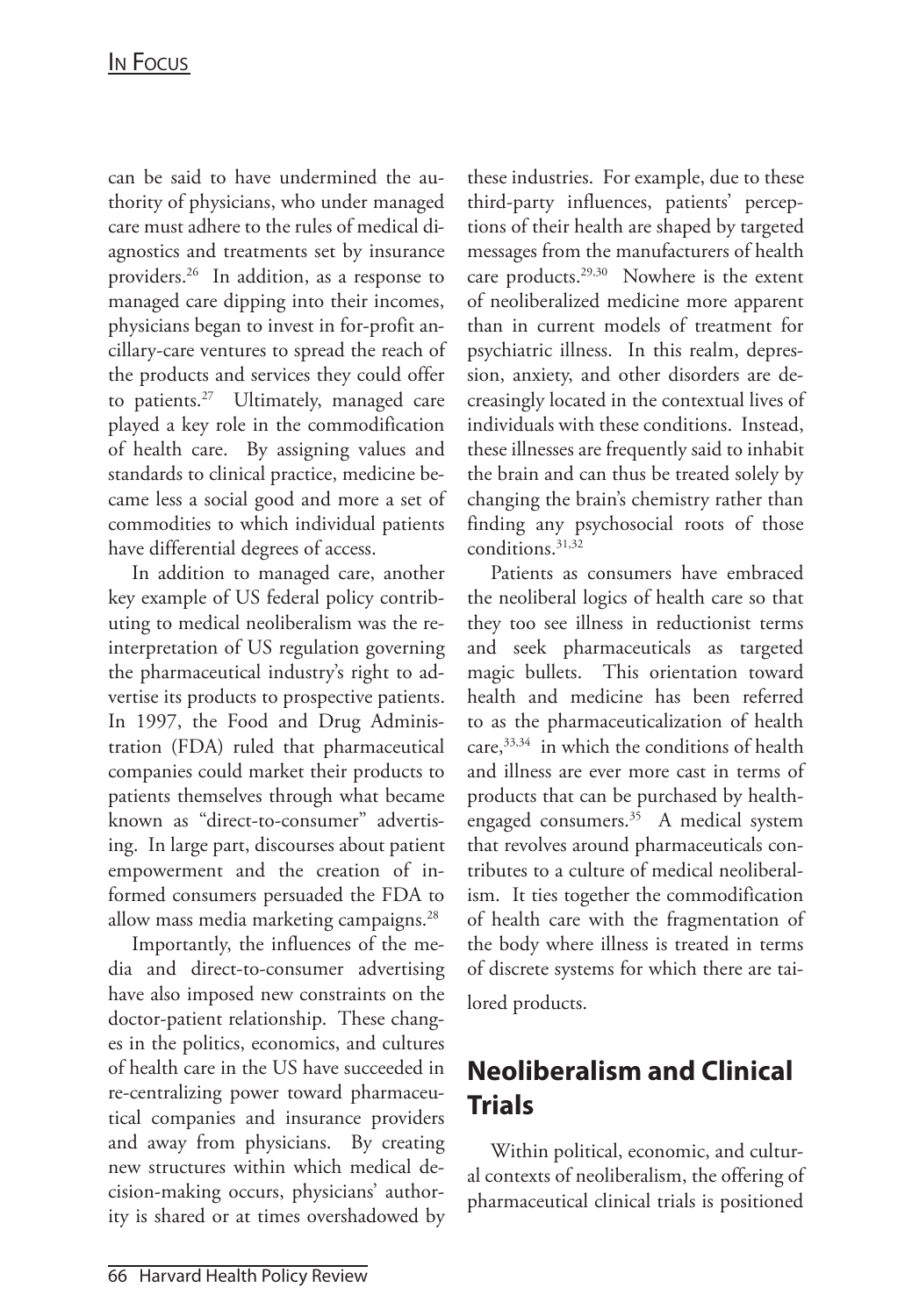as adding another option for health care consumers. Because the majority of these pharmaceutical studies are located in familiar contexts, such as private practices in the private sector, the process of research is normalized, meaning that clinical trials become a routine part of the clinic.36 Equally important, neoliberalism in drug testing further fragments the body by positioning illness as a vehicle for testing pharmaceutical products. Under medical neoliberalism, clinical research becomes the "responsible choice" for individuals who do not otherwise have access to – but require – medical intervention. Or, put another way, participation in clinical trials becomes almost a duty for those who have no other access to health care because it is available as a "choice."

By privileging the individual and choice, a health care system mediated by neoliberal policies and cultural sensibilities tends to obscure the inequalities to which those who participate in clinical trials tend to be subject. Within this frame, the systematic use of the uninsured or economically disenfranchised people as human subjects in pharmaceutical clinical development is not seen as being exploitative, but is instead positioned as an opportunity for members of those groups.<sup>37</sup> This discursive maneuver diminishes both the individual risks of participating in drug studies and the broader inequities of the health care and economic systems in the US. Clinical trials may indeed function to address two major shortcomings in American health care – decreasing amounts of revenue for physicians and decreasing access to medicine for patients – but they also exacerbate existing social inequalities and generate new ethical challenges for human subjects research.

The current system of research ethics that is institutionalized through US federal regulation requiring review of study protocols and informed consent of human subjects is disconnected from the political and economic context of clinical trials that I describe in this paper. Current discussions within bioethics and by policymakers tend to focus on the moment of participation both for potential human subjects as well as physicians and others involved in the research enterprise – rather than the conditions that make pharmaceutical studies appealing to individuals and groups. For example, the process of informed consent operates to prevent deception of subjects by researchers and to provide information that subjects can use in decision-making. Yet, most empirical research on informed consent indicates that human subjects decide to participate before reading informed consent forms and that those forms have little impact on subjects' participation.<sup>38,39</sup> Likewise, discussions about physicians' ethics primarily concentrate on the effects of financial conflicts of interests on physicians' clinical decision-making or judgment about human subjects' appropriateness for research studies. Yet, these debates around conflicts of interest ignore the fact that financial incentives draw physicians to clinical trials in the first place.<sup>40</sup> Thus, the approach of examining the ethics of clinical trials at the moment of study participation does not attend to the problems and conditions that make clinical trials an attractive option for certain individuals and groups.

What would it mean for bioethics and policymakers in the US to take the political and economic contexts of pharmaceutical clinical trials seriously? Policies regarding the government's responsibility to its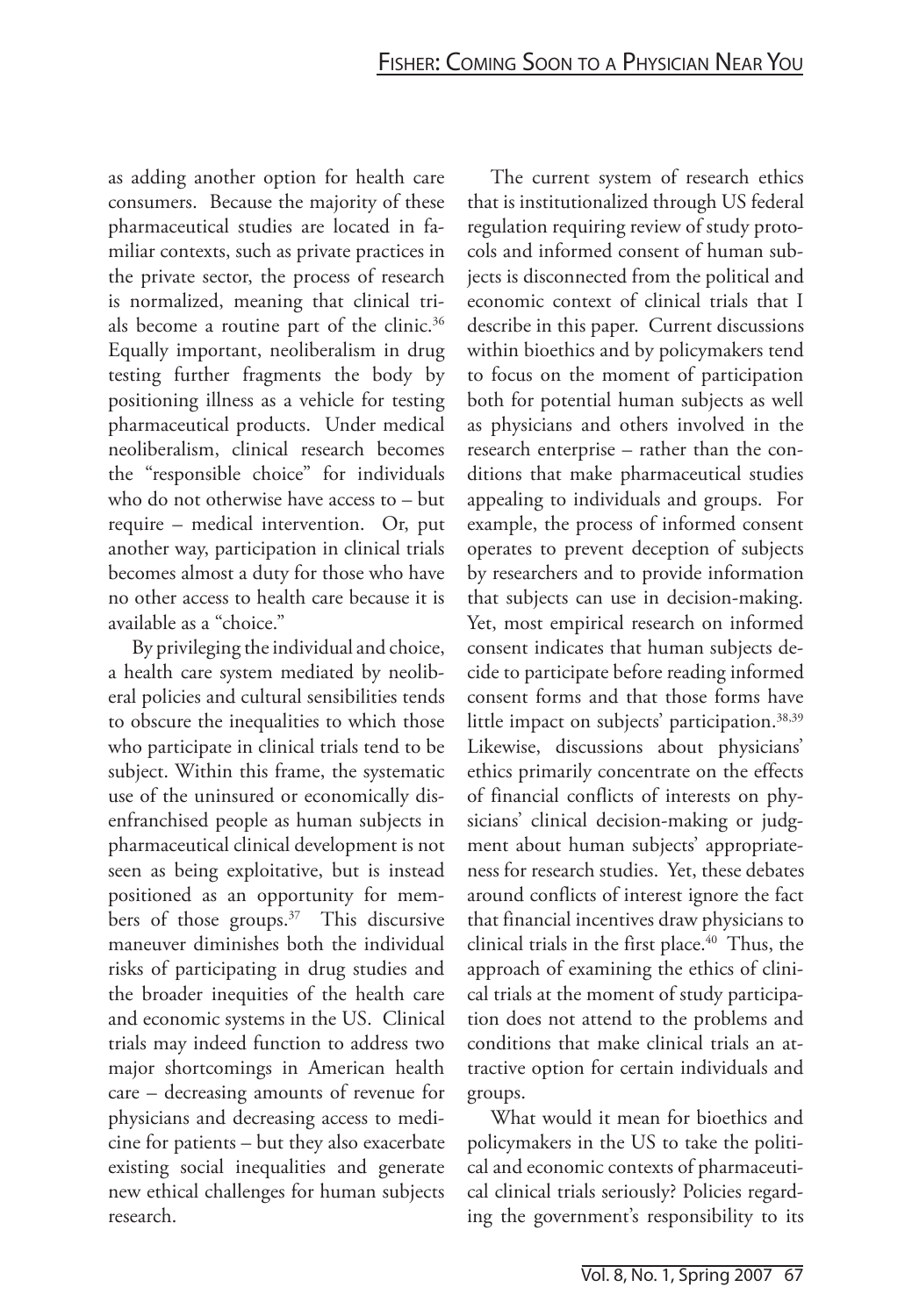#### IN FOCUS

citizens in the provision and distribution of health care may at first blush seem incidental to the protection of human subjects, but these policies establish incentives or disincentives to participate in clinical research. By recognizing the ways in which neoliberal policies have created differential access to health care and exacerbated inequality in contemporary society, new questions about the ethics of human subjects research emerge: Is it ethical to rely on uninsured populations as test subjects for the development of new pharmaceutical products? What is required to make the inclusion of uninsured individuals in clinical trials as ethical as possible? How can we ensure that the distribution of risks and benefits of pharmaceutical research is more fair given the problems of access to new products that are experienced by the uninsured? Oftentimes, bioethicists are concerned about reducing coercion that may be felt by prospective human subjects, but there is also a danger in exploiting individuals if they are not sufficiently rewarded for their investment of time and exposure to risk.

For example, the woman and son introduced at the beginning of this paper illustrate the complexity of the ethics of including uninsured individuals in clinical trials. The opportunity that pharmaceutical studies provide for the boy and many others should not be disregarded. The woman is able to leverage this particular study to help minimize her son's problems in the classroom. Yet, what must not be forgotten is that clinical trial participation is not equivalent to medical care. The extent to which the physician running the study can provide medical intervention is constrained by the study protocol. The investigational product, its dose, and

even the administration of a placebo are not chosen by the physician for a patient but by the pharmaceutical company for the provision of study results. Moreover, clinical trials are finite. The woman will have to find another ADHD clinical trial in which to enroll the boy or likely forgo any treatment for him at the conclusion of the current study. If and when the product he is taking is available on the market, the cost of the new medication will cut off his access to it. Because of these unresolved issues regarding treatment and access that are symptoms of medical neoliberalism, clinical trials cannot be said to provide sustained or sufficient health care at all.

## **Conclusion**

By expanding our view of ethics to include contextual factors in clinical trial participation, the regulatory approach to protecting human subjects from harm can be redirected to challenge the status quo of health care in the U.S. Although health care and clinical trials have historically been seen as separate issues, they have been and continue to be intimately connected. An ethics of human subjects research that does not account for general access to health care is dangerously limited. Pharmaceutical clinical trials in the U.S. – and globally as well – cannot be fully ethical until social inequalities are recognized and mitigated through more expansive measures to protect human subjects. Universal health care may be our best defense in creating an ethical system of research and development. Even without such radical progressive change in the provision of health care in the U.S., it is clear that it is time for the bioethics debates occurring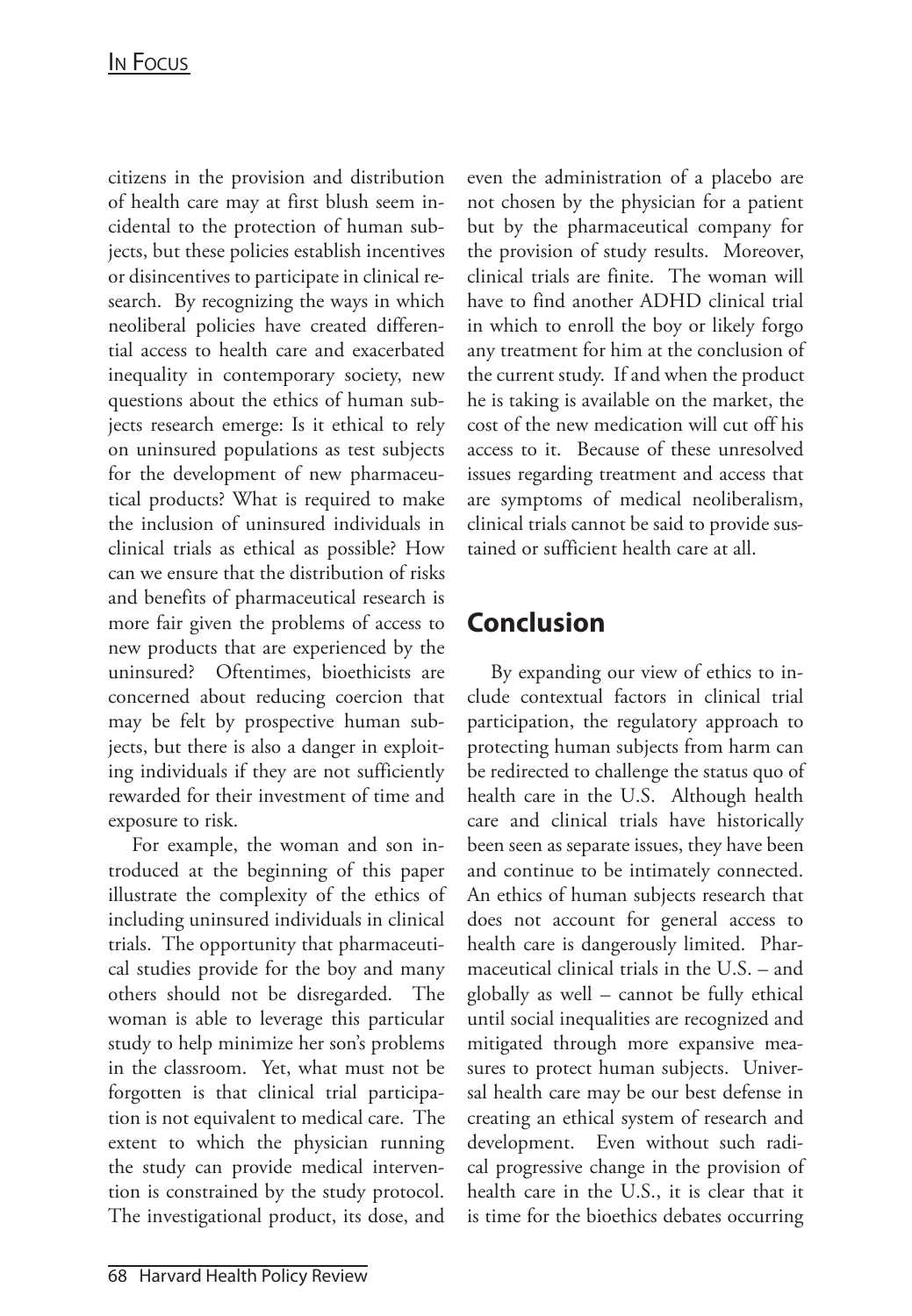in scholarship, the mainstream media, and public policy to contend with the impact of political and economic constraints upon ethical research practice.

### **References**

- 1. CenterWatch, State of the Clinical Trials Industry: A Sourcebook of Charts and Statistics (Boston: Thomson CenterWatch, 2006).
- 2. CenterWatch, An Industry in Evolution: A Sourcebook of Charts and Statistics Providing Analysis and Insight into the Clinical Trials Industry (Boston: Thomson CenterWatch, 2003).
- Parexel. Parexel's Pharmaceutical R&D Statistical 3. Sourcebook 2005/2006 (Waltham, MA: Parexel International Corporation, 2005).
- CenterWatch, 2003. 4.
- 5. CenterWatch, State of the Clinical Trials Industry: A Sourcebook of Charts and Statistics (Boston: Thomson CenterWatch, 2005).
- G. Kolata and K. Eichenwald, "Stopgap Medicine: For 6. the Uninsured, Experiments May Provide the Only Treatment," New York Times, 1999.
- C. Pace, F.G. Miller and M. Danis, "Enrolling the 7. Uninsured in Clinical Trials: An Ethical Perspective," Critical Care Medicine 31, no.3 (2003): S121-S125.
- L, Gorkin, E.B. Schron, K. Handshaw, S. Shea, et al., 8. "Clinical Trial Enrollers Vs. Nonenrollers: The Cardiac Arrhythmia Suppression Trial (Cast) Recruitment and Enrollment Assessment in Clinical Trials (React) Project," Controlled Clinical Trials 17, no.1 (1996): 46-59.
- V.B. Sheppard, L.S. Cox, M.J. Kanamori, J. Cañar, et 9. al., "If You Build It, They Will Come: Methods for Recruiting Latinos into Cancer Research," Journal of General Internal Medicine 20, no. 5 (2005): 444- 447.
- 10. G.M. Swanson and A.J. Ward, "Recruiting Minorities into Clinical Trials: Toward a Participant-Friendly System," Journal of the National Cancer Institute 87, no. 23 (1995): 1747-1759.
- 11. S.F. Schram,, Welfare Discipline: Discourse, Governance and Globalization (Philadelphia: Temple University Press, 2006).
- 12. V. Eubanks, Technologies of Citizenship: Surveillance and Political Learning in the Welfare System, Surveillance and Security: Technological Politics and Power in Everyday Life. T Monahan. (New York, Routledge, 2006). 89-107.
- 13. J. Gilliom, Overseers of the Poor: Surveillance, Resistance, and the Limits of Privacy (Chicago: University of Chicago Press, 2001).
- 14. T. Monahan, Globalization, Technological Change, and Public Education (New York: Routledge, 2005)
- 15. C. Niggle, "Globalization, Neoliberalism and the Attack on Social Security," Review of Social Economy 61, no. 1 (2003): 51-71.
- 16. L. Duggan, The Twilight of Equality?: Neoliberalism, Cultural Politics, and the Attack on Democracy, (Boston: Beacon Press, 2003).
- 17. A.W. Frank, "What's Wrong with Medical Consumerism?," Consuming Health: The Commodification of Health Care. S Henderson and A Petersen, (New York: Routledge, 2002), 13-30.
- A.W. Frank, "Emily's Scars: Surgical Shapings, Tech-18. noluxe, and Bioethics," Hastings Center Report 34, no. 2 (2004): 18-29.
- E. Shaffer and J. Brenner, "Trade and Health care: 19. Corporatizing Vital Human Services," Sickness and Wealth: The Corporate Assault on Global Health. M. Fort, M.A. Mercer and O. Gish, (Cambridge: South End Press, 2004).
- 20. S. Henderson and A.R. Petersen, Consuming Health: The Commodification of Health Care, (New York: Routledge, 2002).
- 21. Frank What's Wrong with Medical Consumerism?
- 22. Frank "Emily's Scars: Surgical Shapings, Technoluxe, and Bioethics."
- 23. G. Wolbring, "The Unenhanced Underclass," Building Everyday Democracy, P. Miller and J. Wilsdon, (London: Demos, 2006), 122-128.
- 24. C. Elliott, Better Than Well: American Medicine Meets the American Dream (New York: W.W. Norton, 2003).
- W.R. Scott, C.A. Caronna, M. Ruef and P.J. Mendel, 25. Institutional Change and Health care Organizations: From Professional Dominance to Managed Care (Chicago: University of Chicago Press, 2000).
- E.J. Emanuel and N.N. Dubler, "Preserving the Physi-26. cian-Patient Relationship in the Era of Managed Care," The Social Medicine Reader. G.E. Henderson, N.M.P. King, R. Strauss, S.E. Estroff and L.R. Churchill, (Durham: Duke University Press, 1997).
- 27. B.H. Gray, The Profit Motive and Patient Care: The Changing Accountability of Doctors and Hospitals (Cambridge: Harvard University Press, 1993).
- L. Ronald, "Empowered to Consume: Direct-to-Con-28. sumer Advertising and Pharmaceutical Governance," Science & Technology Studies, (Troy, NY: Rensselaer Polytechnic Institute, 2006). Ph.D.
- 29. J.V. Fuqua, "`Ask Your Doctor About...': Direct-to-Consumer Prescription Drug Advertising and the Hiv/Aids Medical Marketplace," Cultural Studies 16, no.5, 2002: 650-672.
- 30. J. Metzl, Prozac on the Couch: Prescribing Gender in the Era of Wonder Drugs (Durham, NC: Duke University Press, 2003).
- D. Healy, Let Them Eat Prozac: The Unhealthy Re-31. lationship between the Pharmaceutical Industry and Depression (New York: New York University Press, 2004).
- N. Rose, "Neurochemical Selves," Society 41, no. 1 32.(2003): 46-59.